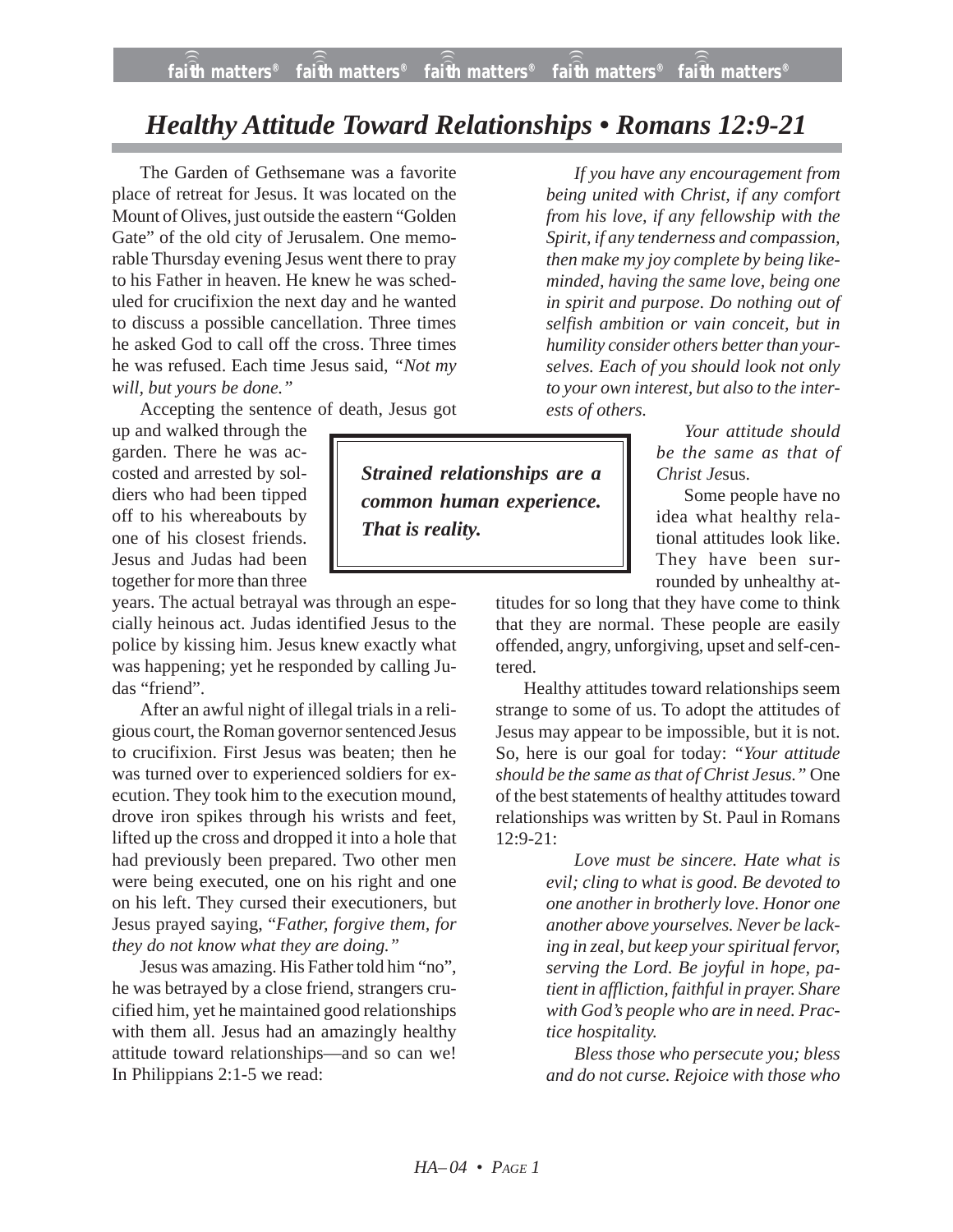*rejoice; mourn with those who mourn. Live in harmony with one another. Do not be proud, but be willing to associate with people of low position. Do not be conceited.*

*Do not repay anyone evil for evil. Be careful to do what is right in the eyes of everybody. If it is possible, as far as it depends on you, live at peace with everyone. Do not take revenge, my friends, but leave room for God's wrath, for it is written: "It is mine to avenge; I will repay," says the Lord. On the contrary:*

> *"If your enemy is hungry, feed him; if he is thirsty, give him something to drink. In doing this, you will heap burning coals on his head."*

*Do not be overcome by evil, but overcome evil with good.*

A healthy attitude toward relationships begins with reality. Not all relationships are good. Some of the terms used by the Bible when calling us to healthy relationships are words like *evil*, *affliction*, *revenge* and *enemy*.

The reality is that we are all sinners, we all have different opinions and we all approach relationships differently. Many of us don't know how to handle criticism, how to deal with dysfunctional family members or how to respond to people who are different. Strained relationships are a common human experience. That is reality.

I had lunch with a man whose father had just recently died. His father and stepmother had been divorced for more than a decade and he and his stepmother had been estranged for a very long time. As his father's only child he sold the family home and otherwise closed out his father's estate. One of his father's desires was for his former wife to receive half of his small estate. The son called his stepmother, but she refused to talk to him. He traveled across country and drove to her home to give her the money. She refused to answer the door. She would not have any contact with him, not even to receive an inheritance.

I have never had anyone in my life that I wouldn't speak to, so it's hard for me to understand her behavior. But I do understand the reality of such an estranged relationship. You probably know the list better than I do: former spouses who won't be civil to each other long after the divorce is settled; partners who argue about every detail of the business; siblings who can't sit next to each other without calling each other names—and they are both in their 90s!

We often idealize the way relationships are supposed to work. We think everyone is supposed to understand, everyone is supposed to be nice, everyone is supposed to get along, everyone is supposed to agree. When relationships are not as we think they are supposed to be we are hurt, angry or disappointed because they do not meet up to our expectations.

A healthy attitude recognizes that people don't get along, that people misbehave and that no relationships are perfect. Sometimes bad relationships are caused by evil intentions, but more often, bad behavior and bad relationships are because people don't know any better and they just mess up.

Reality is that some people will never behave the way we want them to behave and that we will never have the kind of relationships with them that we would like to have. Reality is that some of life's relationships are wonderful and some are not.

The healthiest of attitudes is to realize that we cannot control the attitudes and actions of others but we can control our own attitudes and actions. If we are ever to have a healthy attitude toward relationships, we need to recognize these realities.

A healthy attitude adds love to reality. There is nothing more Christian and nothing healthier than to love others regardless of the way they behave. Love is thinking and acting in a positive and caring manner toward the other person regardless of their attitude or behavior. It assumes that someone should behave like a Christian, someone should be the adult, someone should do what is good and someone should do what is right. Paul writes in Romans 12:9-10,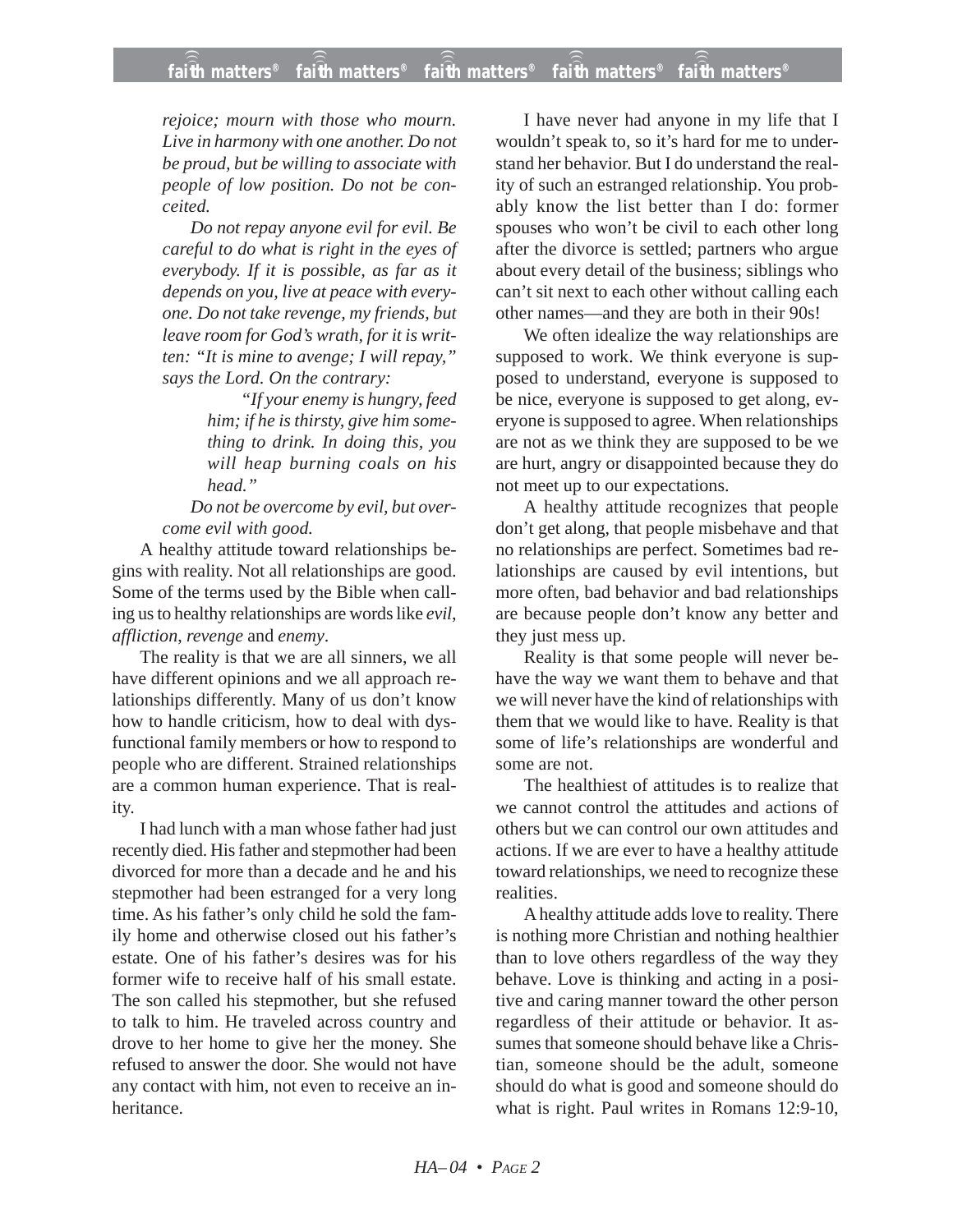## **faith matters® faith matters® faith matters® faith matters® faith matters®** ))) ))) ))) ))) )))

*"Love must be sincere. Hate what is evil; cling to what is good. Be devoted to one another in brotherly love. Honor one another above yourselves."*

"Sincere" literally means "without wax". The Greeks used wax to patch cracks and cover defects in marble statues. They looked okay at night or in cool weather but outside in the heat the wax melted and revealed the defects. Sincere love is the real thing. It looks the same even when relationships heat up.

*"Hate what is evil; cling to what is good"* is really good practical advice. We should constantly be looking for the good in every relationship and hold on to it. But that is not to deny that there is evil. Love never requires us to like what is evil. We love the person, but we do not con-

done the misbehavior of that person. It is okay to disapprove of what is inappropriate.

*"Be devoted to one another in brotherly love"* implies that we have a familial relationship. Decide to be

committed to the other person as a family member. Do what you have to do whether they do what is right or not.

*"Honor one another above yourselves"* is probably the healthiest and most practical advice of all. It is very easy to see things only from our point of view. In love we should focus on the other person more than worrying about how they treat us. Don't disrespect someone because he owes you money. Don't refuse to speak to someone because they put you down. Think of ways to honor the person whether or not that person is nice to you. That is a healthy Christian attitude and approach to relationships.

Do you remember a time when you felt really healthy about yourself? Maybe it was when you lost ten pounds, ran ten miles or ate a veggie burger instead of a quarter-pounder with fries. It felt good to do something healthy.

The same thing is true in the attitudes we have. Try loving someone who doesn't have it coming. Try honoring the other person whether

or not they deserve it. It is probably your best shot at a better relationship, but even if it doesn't heal the relationship you will feel good about your healthy attitude of honoring one another above yourself.

Part of this healthy attitude of loving is forgiving. Some psychologists say there is a clear and definite link between forgiving and happiness. Unhappy people are often unforgiving people while forgiving people are often the happiest people of all. So, if you struggle with happiness in life, a good place to begin is to ask whether or not you are reluctant to forgive others.

Forgiveness is letting go of revenge. It means I don't have to have the money back from the person who borrowed it in order to have a good

*Sincere love is the real thing. It looks the same even when relationships heat up.*

relationship with that person. It means I let go of my bad attitude toward somebody even if that person never asks for forgiveness. It means I'm willing to move on even though

I have been treated poorly.

Forgiveness doesn't mean you caved in. It doesn't mean you were wrong. It doesn't mean you have condoned inappropriate behavior. It doesn't mean you are weak. It simply means that you have chosen to let it go. You are no longer going to expect the other person to make it right. You are no longer going to try to get even. You are no longer going to let this bother you. But most of all, forgiveness means that as a Christian you are going to trust God to handle what you can't. Romans 12:19-20 puts it like this:

> *Do not take revenge, my friends, but leave room for God's wrath, for it is written: "It is mine to avenge; I will repay," says the Lord. On the contrary:*

> *"If your enemy is hungry, feed him; if he is thirsty, give him something to drink. In doing this, you will heap burning coals on his head."*

This has to be one of the most wonderful and one of the strangest quotes in the Bible. It